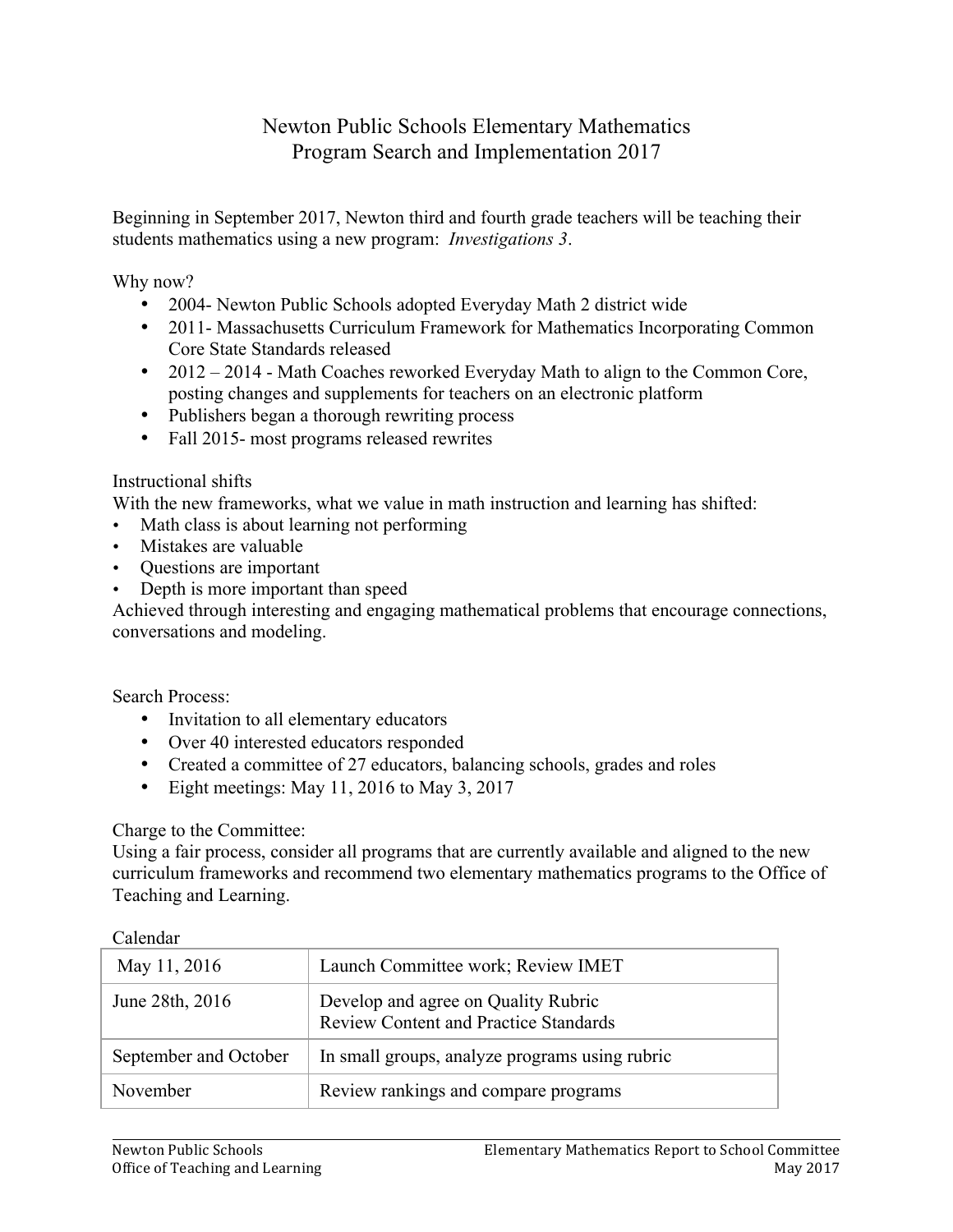| December to January | Site visits to other districts                |
|---------------------|-----------------------------------------------|
| February and March  | Discussion/feedback, possible Unit trials     |
| Early April         | Make recommendations                          |
| May and June        | PD for Elementary Coaches to prepare for FY18 |

# IMET- Instructional Materials Evaluation Tool From Achieve the Core

*This Math IMET is designed to help educators determine whether instructional materials are aligned to the Shifts and major features of the Common Core State Standards (CCSS). The substantial instructional Shifts (www.corestandards.org/other-resources/key-shiftsin-mathematics/) at the heart of the Common Core State Standards are:*

- *Focus strongly where the Standards focus.*
- *Coherence: Think across grades and link to major topics within the grade.*
- *Rigor: In major topics, pursue conceptual understanding, procedural skill and fluency, and application with equal intensity.*

IMET Four steps:

Step 1: Non-Negotiables

- Non-Negotiable 1: Materials must reflect the content architecture of the Standards by not assessing the specific topics named in Metric 1A before the grade level where they first appear in the Standards.
- Non-Negotiable 2: Materials must focus coherently on the Major Work of the grade in a way that is consistent with the progressions in the Standards.

Step 2: Alignment Criteria

- Alignment Criterion 1: Materials must reflect the balances in the Standards and help students meet the Standards' rigorous expectations.
- Alignment Criterion 2: Materials must authentically connect content standards and practice standards.
- Alignment Criterion 3: Materials must provide supports for English Language Learners and other special populations.

Step 3: Evaluation Summary

- Compile all of the results from Sections 1 and 2 to determine if the instructional materials are aligned to the shifts and major features of the CCSS.
- Step 4: Develop our rubric

Essential elements of a school mathematics program:

- 1. Effective Teaching and Learning
- 2. Curriculum
- 3. Access and Equity
- 4. Tools and Technology
- 5. Assessment

Programs evaluated by math coaches using IMET

| EnVision-Pearson             | Math Expressions- Houghton Mifflin |
|------------------------------|------------------------------------|
| Eureka- Great Minds          | Go Math-Houghton Mifflin           |
| Everyday Math 4- McGraw Hill | Bridges-The Learning Center        |